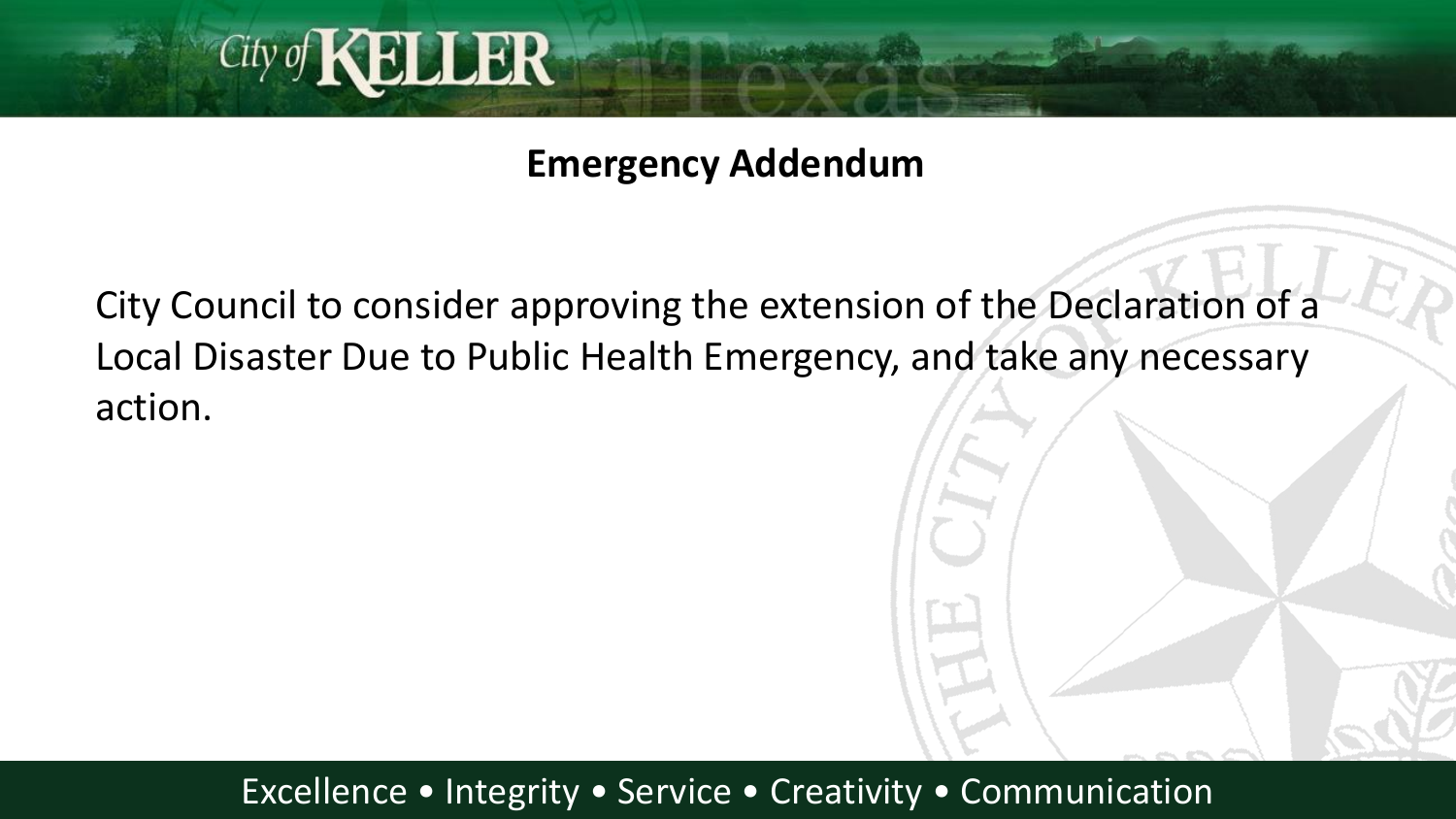# **Local COVID-19 Timeline**

**March 10:** First confirmed case in Tarrant County (110 cases in Texas, 6 cases in Tarrant County as of 4 p.m. today)

#### **March 13**

- President Trump declares a National Emergency
- Gov. Abbott declares a State of Disaster in Texas
- Tarrant County Judge Glen Whitley declares a local disaster due to public health emergency (effective for 7 days)

**March 16:** Mayor Pat McGrail declares a local disaster due to public health emergency (effective for 7 days)

#### **March 17:**

- Tarrant County Commissioners Court extends declaration for 90 days
- Consideration by the Keller City Council to extend declaration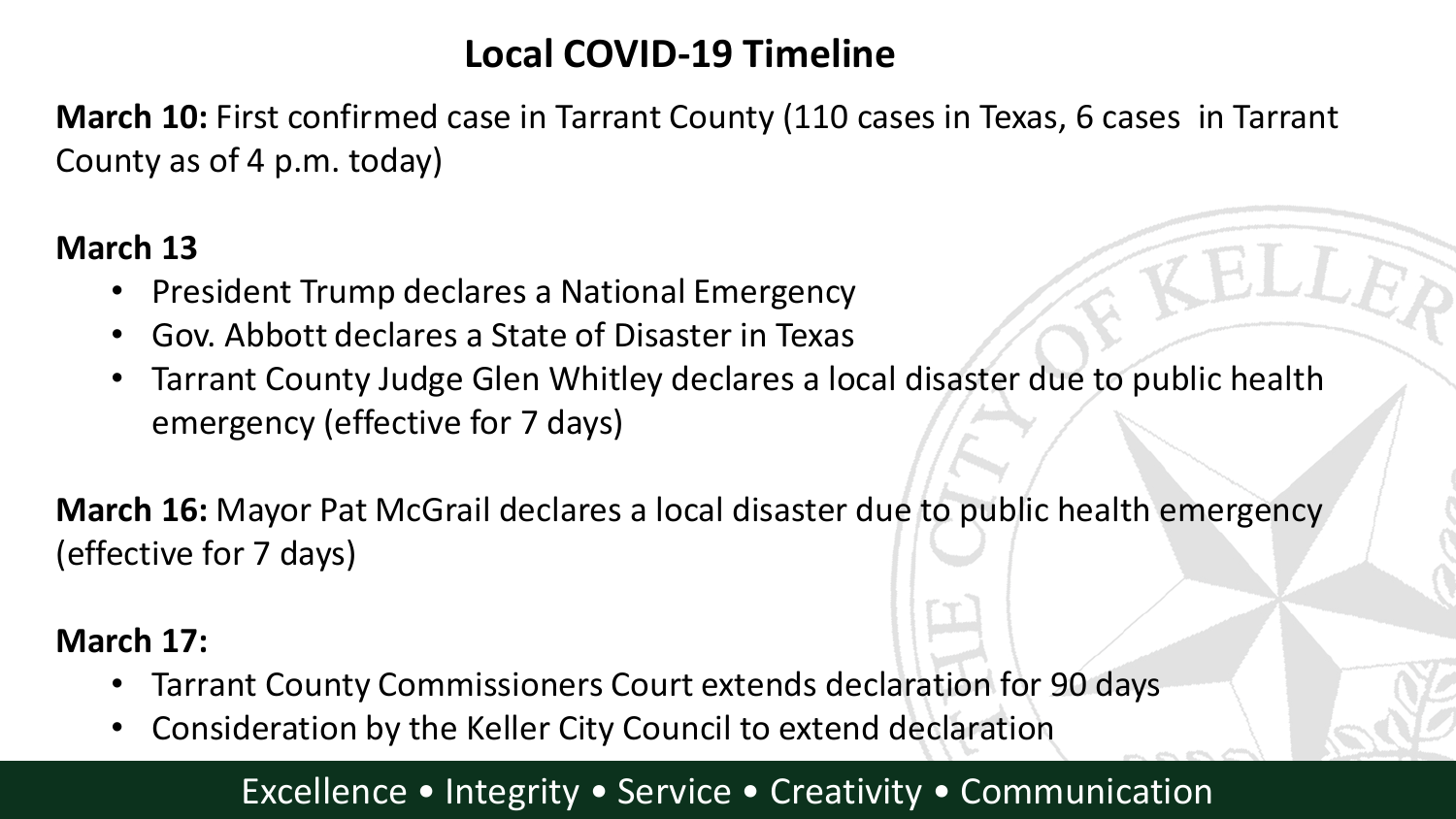# **Declaration of a Local Disaster**

The declaration of a local disaster activates applicable provisions within our interjurisdictional emergency management plan (Tarrant County Emergency Management Plan).

The mayor is granted authority similar to the governor under chapter 418 of the Texas Government Code (Texas Disaster Act of 1975), but on a local level.

- Order Evacuations
- Control access to and from a disaster area
- May adopt rules to protect the health of persons
- May enforce any law that is reasonably necessary to protect public health
- May suspend deadlines imposed on the city by its ordinances
- May conduct emergency meetings without providing the 72-hour notice requirement for issues related to the local state of disaster
- May waive quorum requirements at an emergency meeting, *because* the city is within the disaster area declared by the president and/or governor *and if* a majority of members are unable to attend due to the disaster
- May suspend requirements of the Texas Public Information Act, if community impact by the disaster interferes with our ability to comply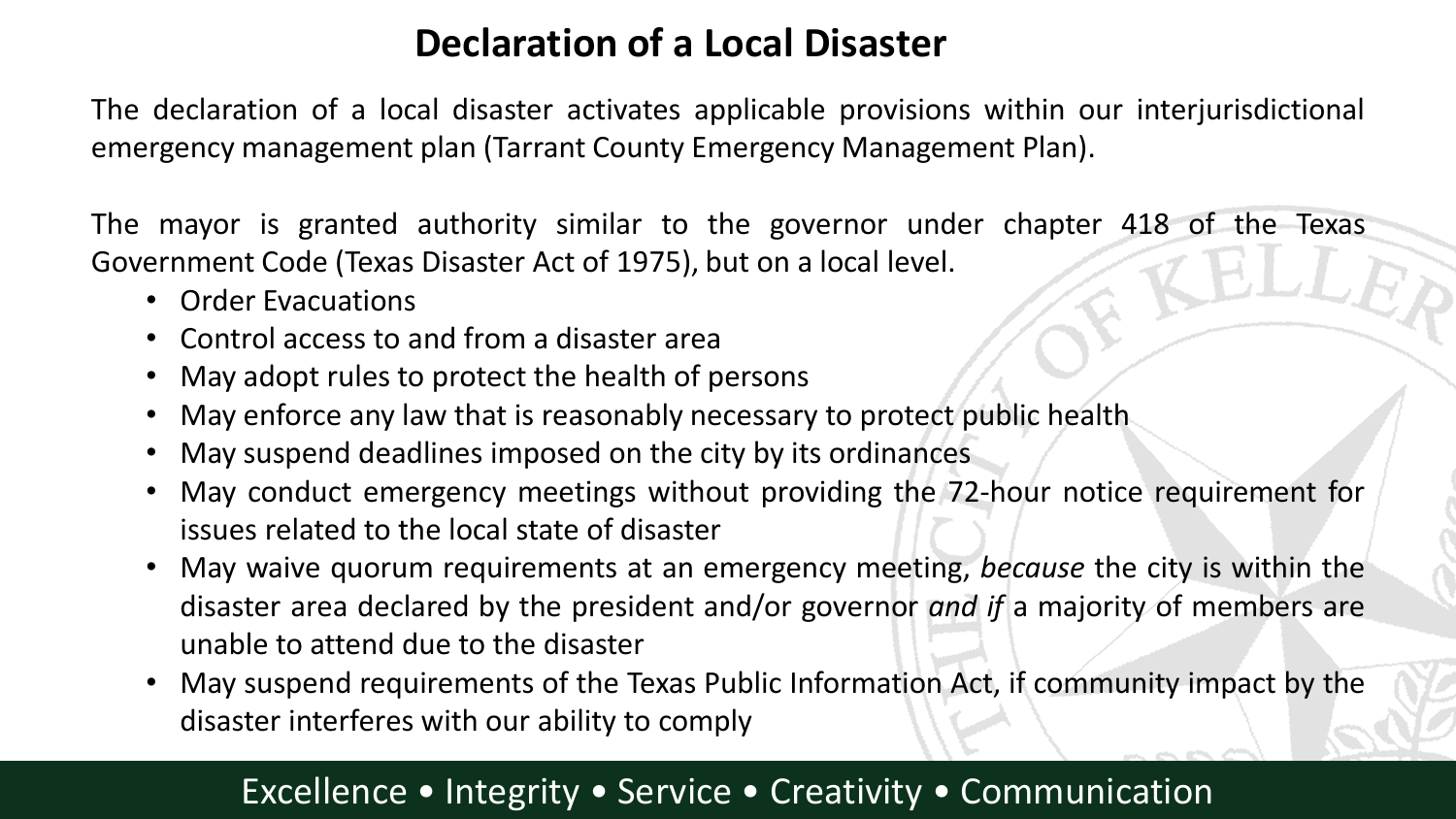# **City of Keller Facility Impacts**

*Keller Senior Activities Center:* **CLOSED**. All extended trips are also canceled through April 30.

*Keller Public Library:* **CLOSED** with the exception of the drive-thru window, available during normal business hours.

*Keller Town Hall:* **OPEN**. Where feasible, members of the public are being encouraged to conduct business with city staff through phone calls and emails rather than in person. Social distancing measures are also in effect.

*City Parks:* **OPEN**. KYA and KSA have postponed their activities.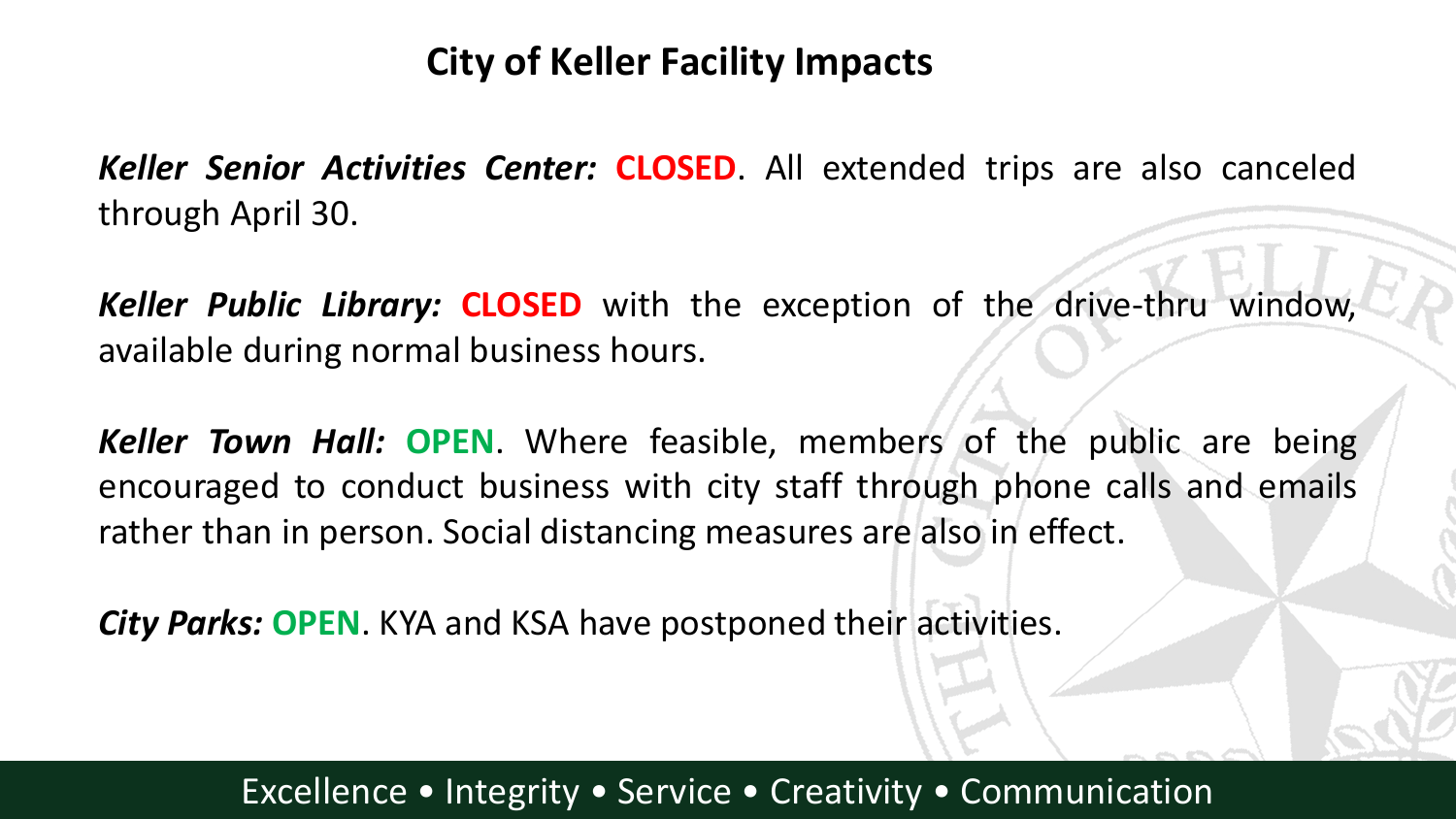# **City of Keller Facility Impacts**

*The Keller Pointe:* **OPEN** with limited hours and operations:

- Operating Hours: 5-11 a.m. and 5-8 p.m. Monday through Friday; 7 a.m. noon Saturday; noon-4 p.m. Sunday
- Access limited to Members Only
- Pool Restrictions: Adult Swim Only, No Open Swim
- Closed/Canceled: Stay 'n' Play, Personal Training, Group Exercise, Swim Lessons, Recreational Programming, Athletic Programming/Practices, Private Rentals (including birthday parties), Special Events

Staff has additionally blocked off equipment to force appropriate social distancing, and is monitoring capacity to stay within county guidelines. Staff is also closely monitoring cleaning supply levels; if wipes or other necessary cleaning materials are exhausted, the facility will close until they can be replenished.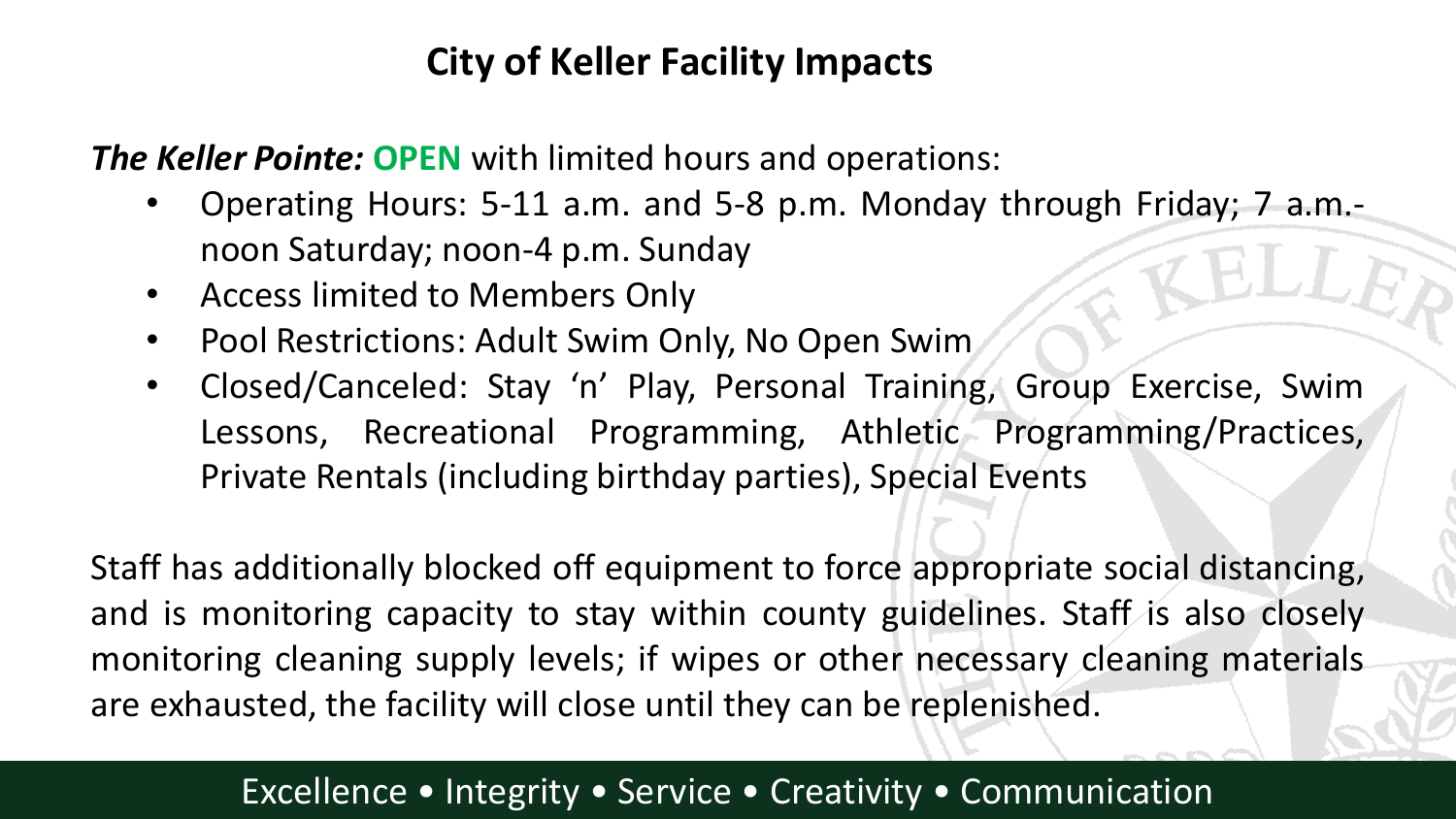# **Extra Staff Offerings**

- Senior Center staff is coordinating volunteers and donations to provide for food, phone conversation and other necessities to seniors in need. They'll also be posting videos of senior exercises to their Facebook page to help seniors stay active at home.
- Recreation staff will be sharing resources for online entertainment offered by other public entities like zoos and museums, managing a weekly art contest, and developing a scavenger hunt for the parks system to keep families entertained in a space where they can safely distance themselves from others.
- The Keller Pointe will soon be sharing workout videos on their Facebook page to help residents exercise at home.
- Library staff is provided reference service by telephone, promoting online services for ebooks/audiobooks, and sharing reading suggestions through social media.
- Economic Development staff will be partnering with the Chamber on a game called Curb Your Cabin Fever that will encourage families to win prizes by chalk-drawing local business-inspired prompts on their driveways and submitting pictures of their work.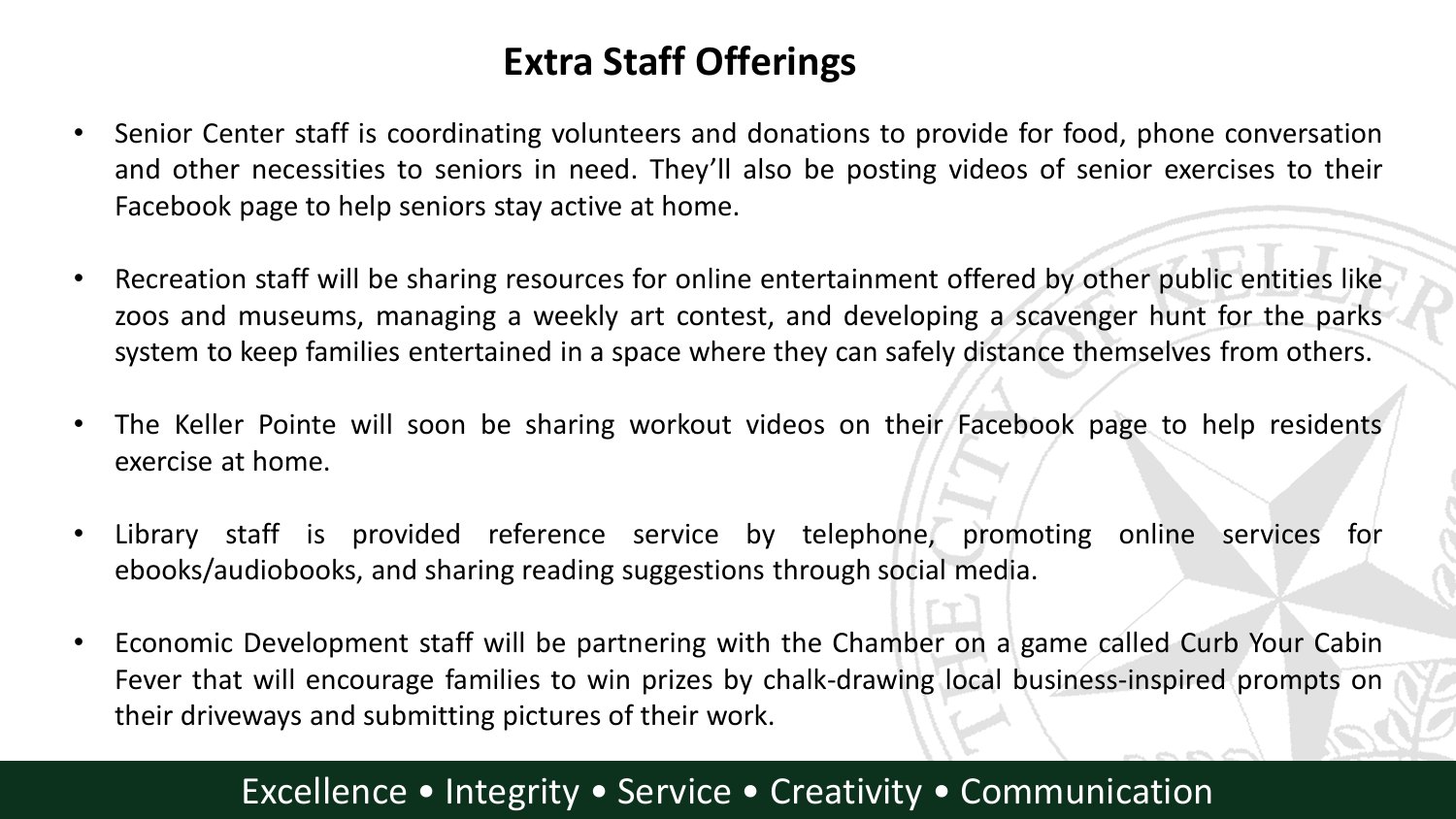## **Service & Event Impacts**

*Utility Customers:* Disconnections as well as late fees have been suspended. Customers are also being reminded of options for bill pay that do not require inperson transactions:

- Bank Draft
- Online Payments
- Town Hall Parking Lot Drop Box

*Garbage & Recycling Customers:* No changes to the garbage & recycling schedule at this time. To help keep the potential spread of contamination to a minimum, CWD is asking that customers take the time to ensure all trash is *bagged and tied*.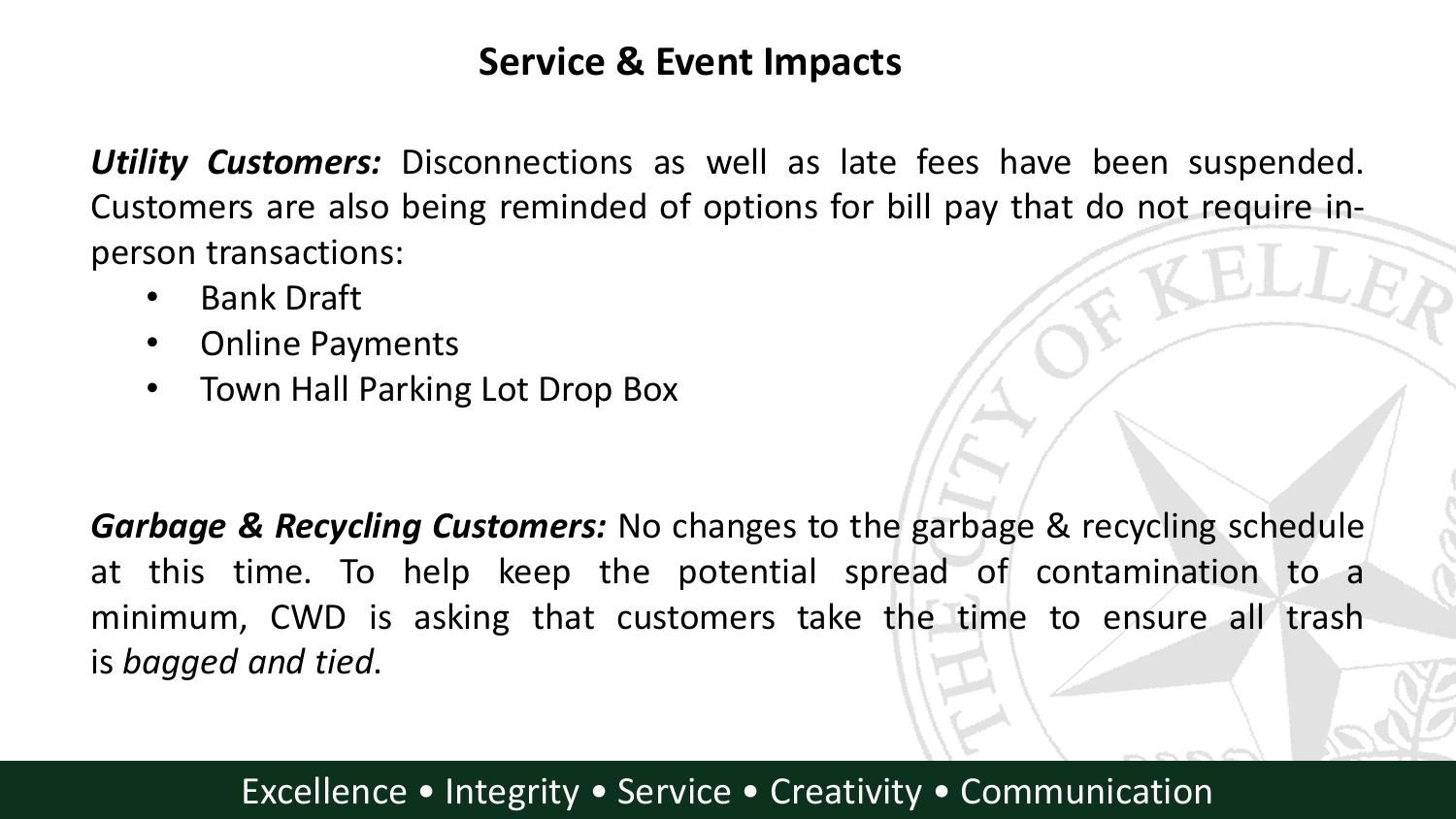## **Service & Event Impacts**

*Other Third-Party Utilities:* Staff has reached out to the third-party utilities that serve Keller for information on their plans, including gas, electric and cable/internet companies.

*City Meetings:* At this time, meetings of the Keller City Council as well as city boards and commissions will continue as scheduled. Meetings that are streamed live online and the local cable channels include:

- Keller City Council
- Planning & Zoning Commission
- Economic Development Board
- Parks & Recreation Board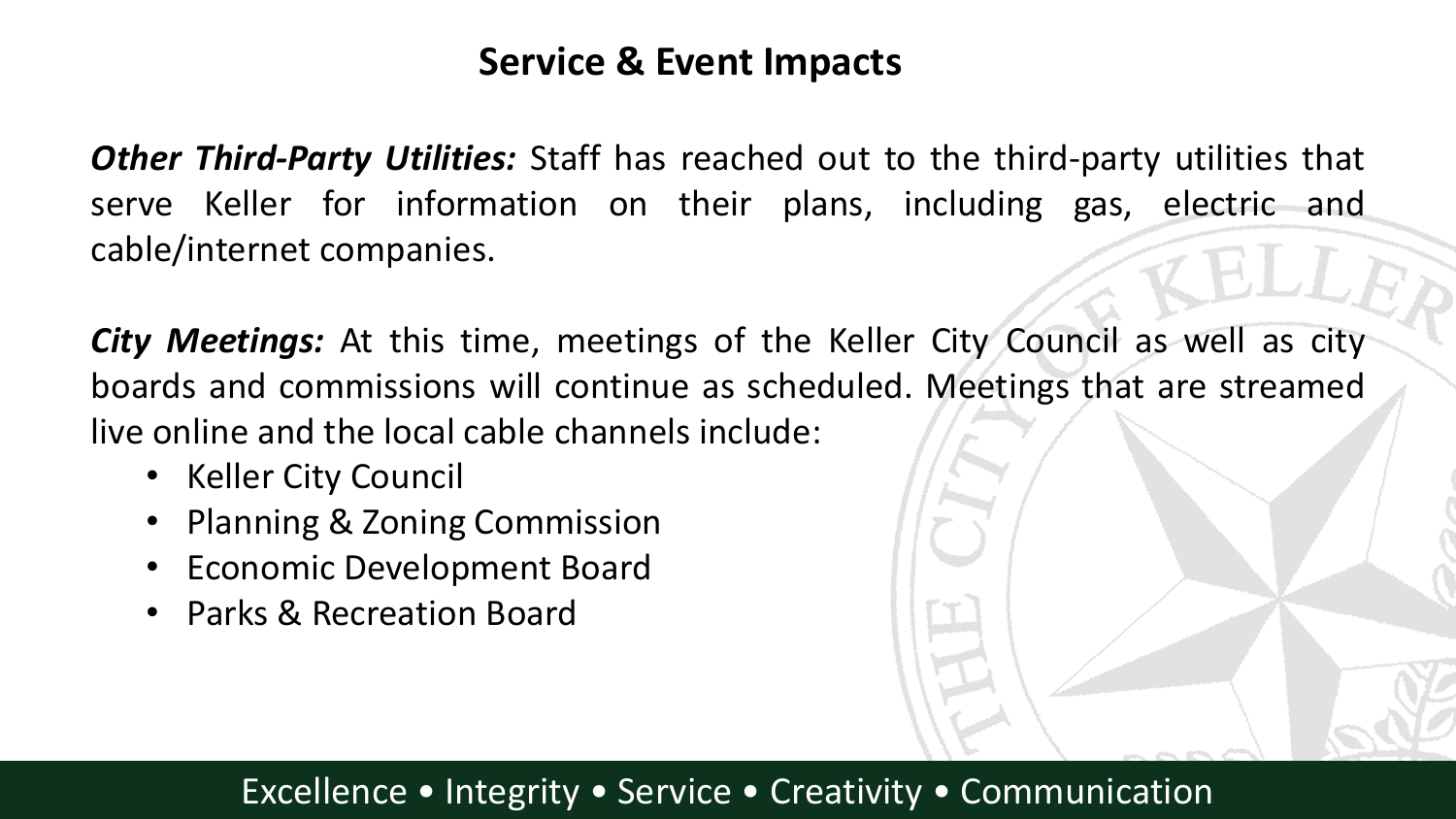## **Service & Event Impacts**

#### *City Events - Canceled:*

- Yappy Hour (March 13, March 20, March 27)
- Family Fit Night (March 16)
- Keller Fire Department Fill the Boot Campaign (March 17 & 19)
- Public Arts Evening with the Artists (March 19)
- Keller Spring Recycling Day (March 21)
- Winter Film Series La Cenerentola (March 29)
- Spring Egg Scramble (April 4)

*Non-City Events:* Tarrant County has released recommendations limiting the size of events to no more than 125 people. These recommendations have been shared with private event centers and organizers of events in Keller.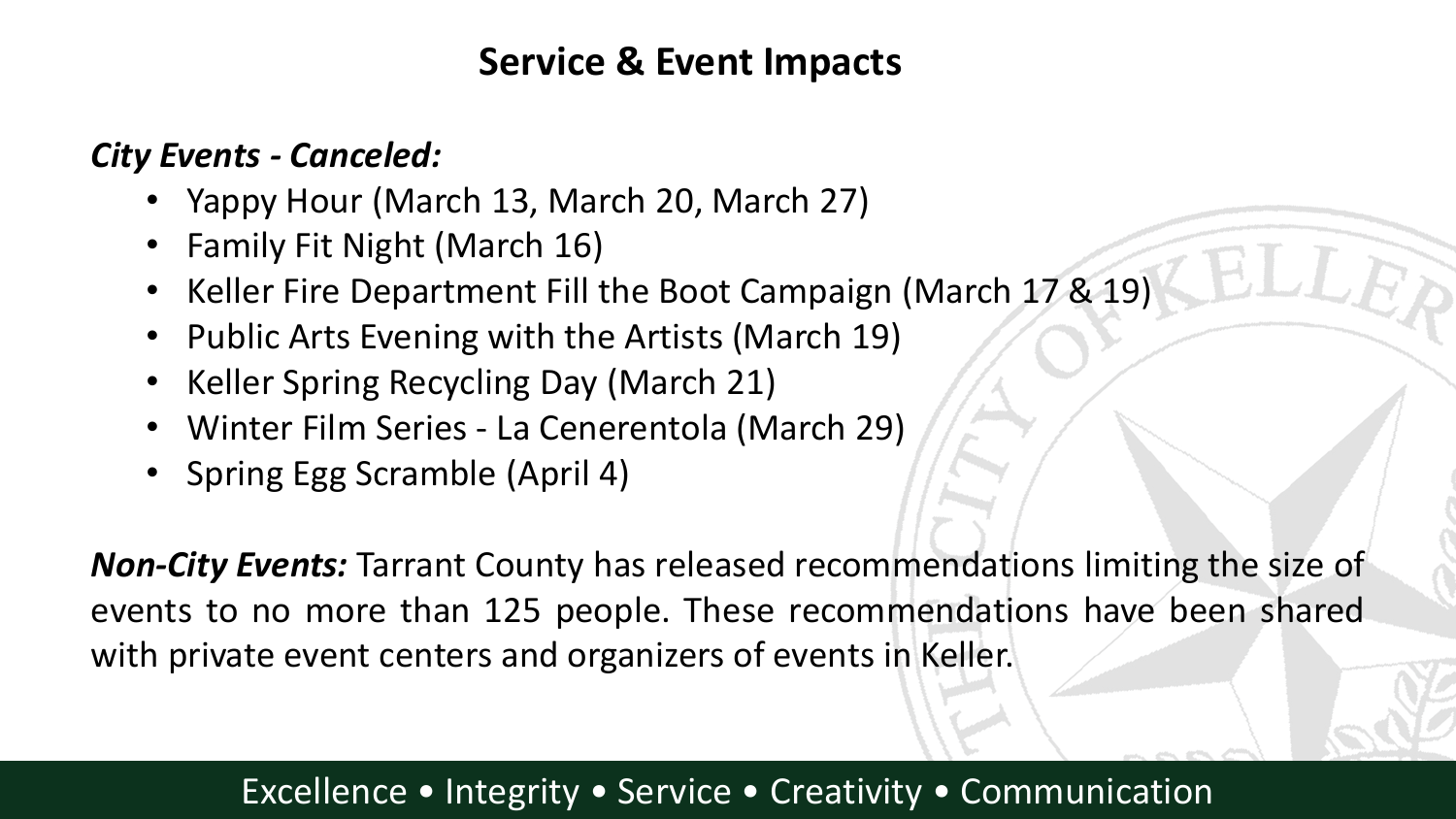# **City of Keller Business Impacts**

*Tarrant County Recommendations:* Reduces local business occupancy limits to 50% of their current allowed occupancy, or no more than 125, whichever is less. Applies to: Restaurants, bars, event centers, gyms, hotel restaurants, retail stores, theatres, convenience stores, public buildings, plazas, churches and shopping malls.

Economic Development staff have met with the Greater Keller Chamber of Commerce and shared information directly with businesses regarding:

- Tarrant County recommendations for capacity and event size
- SBA Economic Injury Disaster Declaration processes
- Options to improve safety for employees and customers
- Ways to expand their offerings (delivery, curbside to-go, take and bake)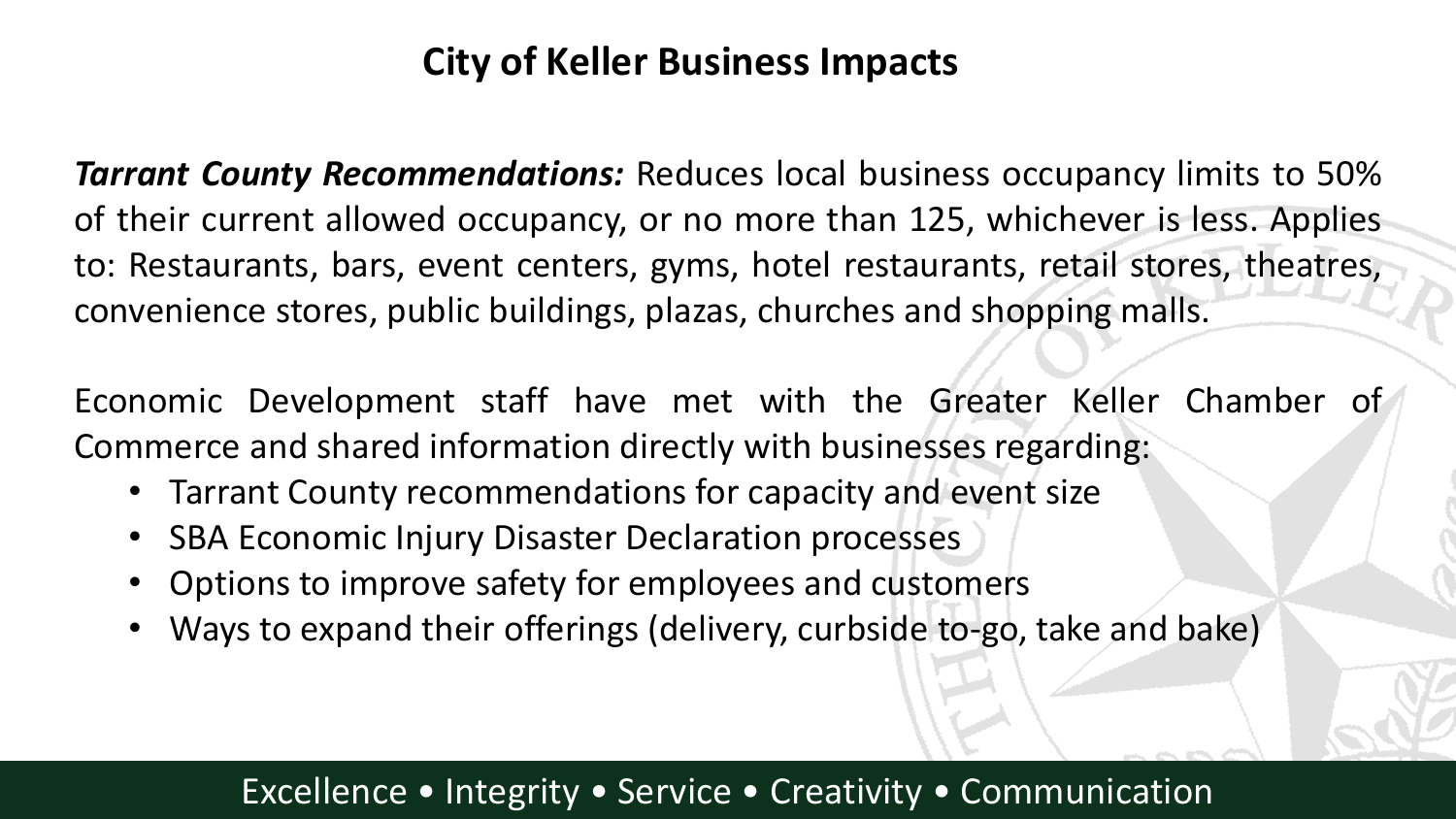## **Communication Efforts**

Facility impacts and event closures are being shared through all City of Keller channels:

- Website dedicated webpage at www.cityofkeller.com/coronavirus
- Facebook (all pages)
- Nextdoor
- Twitter
- Weekly Newsletter
- Facility signage (doors, counters, etc.)

Staff is also fielding phone calls, emails, social media messages and inperson inquiries.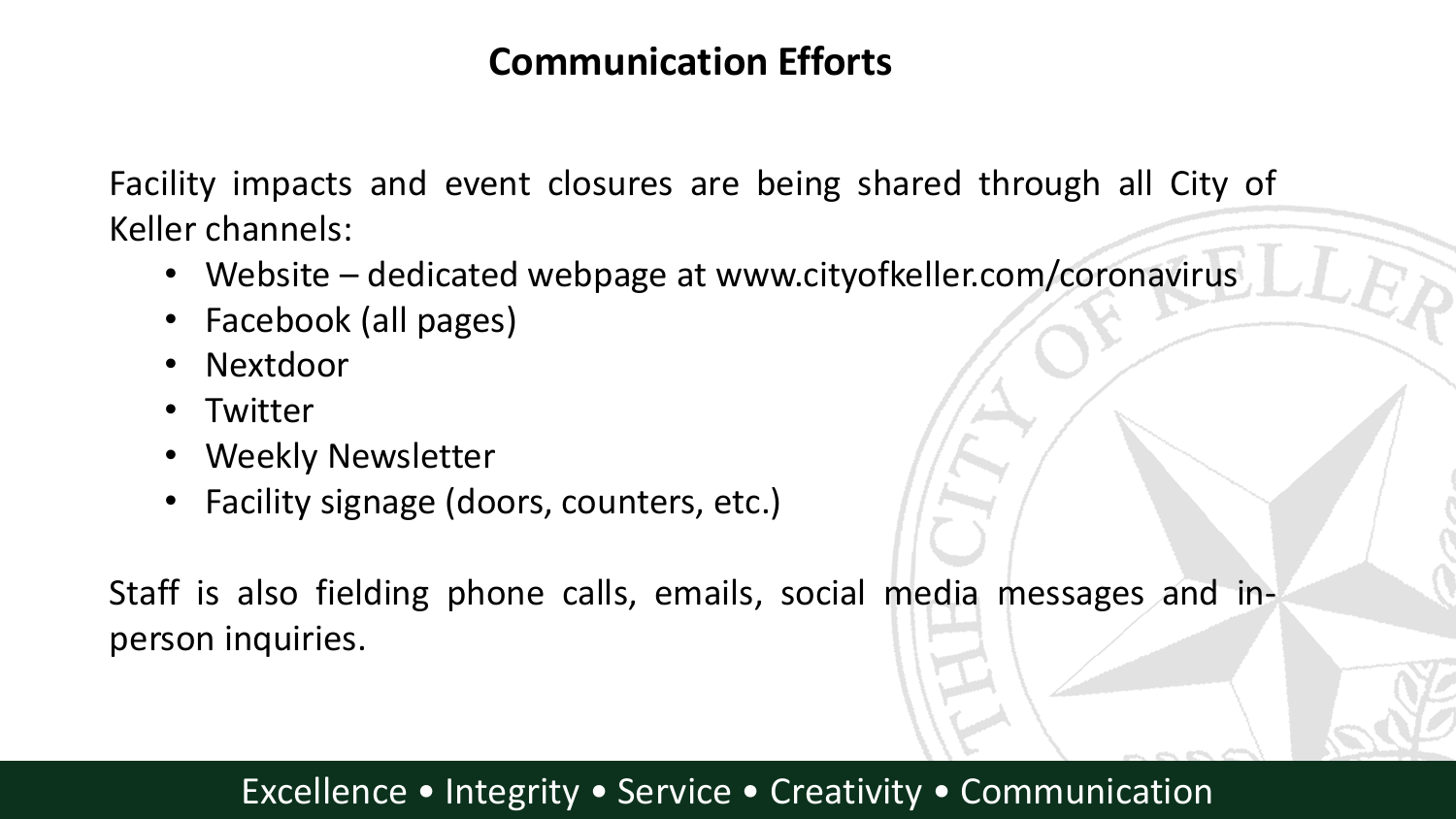## **Current Impact Timeline**

*County Recommendations:* Existing recommendations run through April 20

*Keller Facility Impacts:* Existing closures run through April 3; impacts will be reassessed by staff every two week, or as Tarrant County Public Health releases new recommendations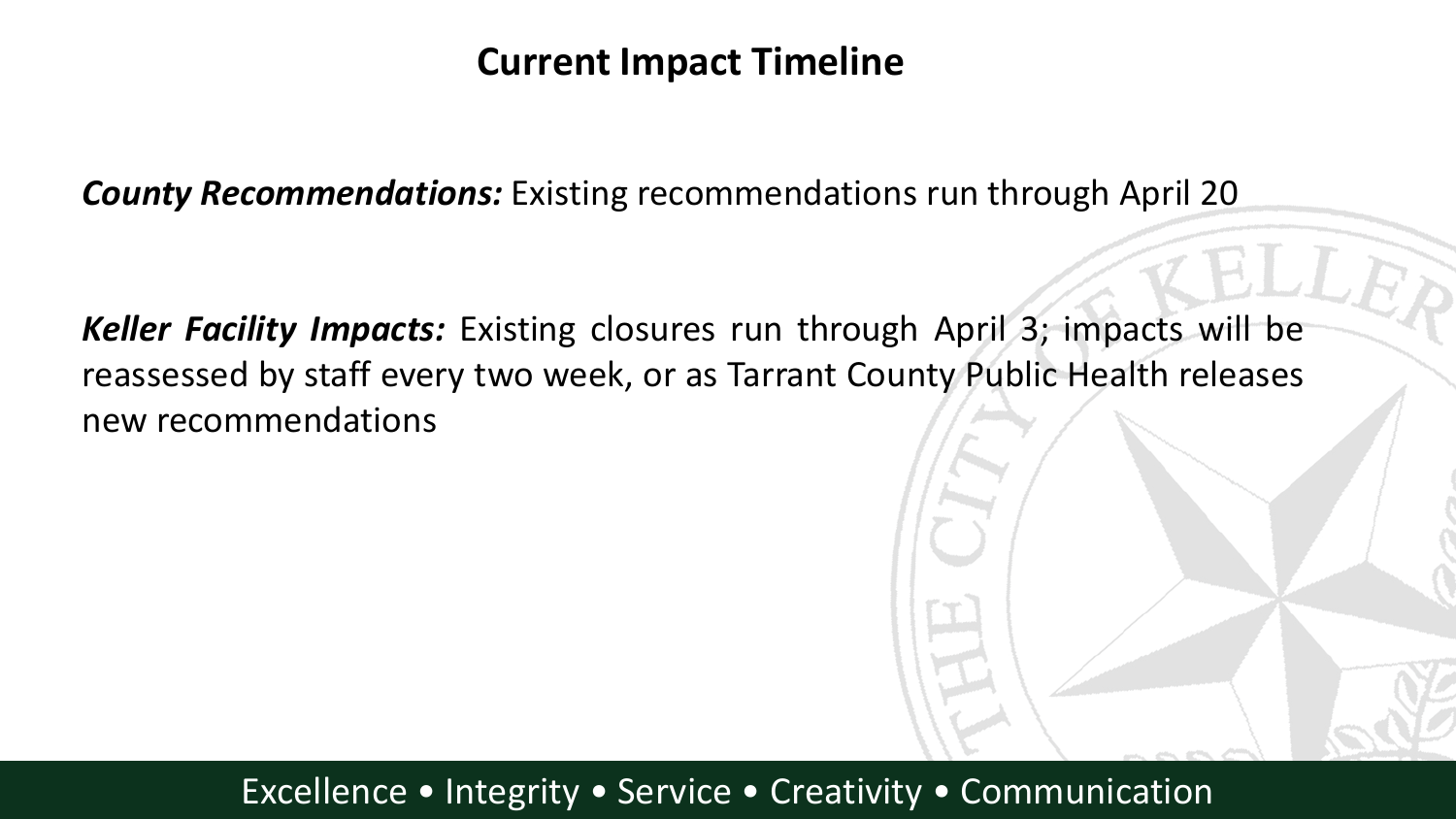## **Resources & Updates**

**City of Keller** www.cityofkeller.com/coronavirus

#### **Tarrant County Public Health**

www.tarrantcounty.com/en/public-health/disease-control---prevention/coronaviruas.html

**Tarrant County COVID-19 Hotline** *(including testing questions)* 817-248-6299

## **State of Texas COVID-19 Hotline** 211

**Centers for Disease Control & Prevention** www.cdc.gov/coronavirus/2019-nCoV/index.html